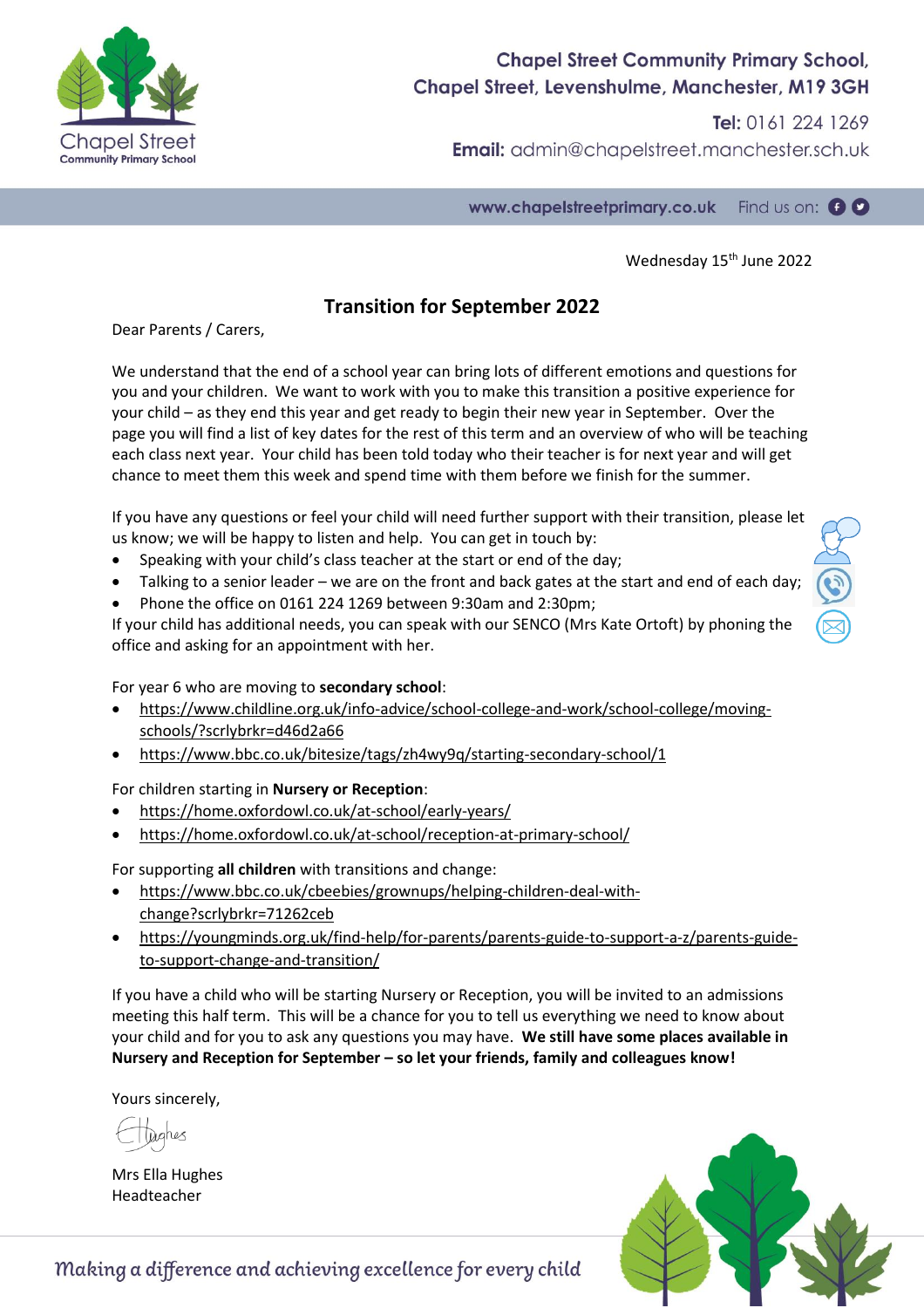| Who will my child's class teacher be next year? |                                                        |                                                           |                                                         |  |
|-------------------------------------------------|--------------------------------------------------------|-----------------------------------------------------------|---------------------------------------------------------|--|
|                                                 | 2021 - 2022                                            |                                                           | 2022 - 2023                                             |  |
| <b>Class</b>                                    | <b>Teacher</b>                                         | <b>Class</b>                                              | <b>Teacher</b>                                          |  |
|                                                 |                                                        | Nur                                                       | Mrs F. Kerr (Mon-Tue)<br>Miss C. Jones (Wed - Fri)      |  |
| <b>Nur</b>                                      | Mrs F. Kerr (Mon - Wed)<br>Miss A. Jenkins (Wed - Fri) | Ra<br><b>Rb</b><br>Rc                                     | Miss A. Jenkins<br>Miss K. Nicholson<br>Ms L. Liggett   |  |
| Ra                                              | Miss C. Jones                                          | 1a                                                        | Mrs A. Heathcote (Mon - Wed)<br>Mrs J. Coffey (Thu-Fri) |  |
| <b>Rb</b>                                       | Miss K. Nicholson                                      | 1 <sub>c</sub>                                            | Miss M. Warner                                          |  |
| Rc                                              | Ms L. Liggett                                          | 1 <sub>b</sub>                                            | Mr D. Thompson                                          |  |
| 1a                                              | Miss A. Jenkins (Mon-Tue)<br>Mrs J. Coffey (Wed - Fri) | 2a                                                        | Miss R. King                                            |  |
| 1 <sub>b</sub>                                  | Miss K. Livesey                                        | 2c                                                        | Miss K. Livesey                                         |  |
| 1 <sub>c</sub>                                  | Miss M. Warner                                         | 2 <sub>b</sub>                                            | Mr S. Long                                              |  |
| 2a                                              | Miss E. Faulkner                                       | 3a                                                        | Mrs J. Mawdsley                                         |  |
| 2 <sub>b</sub>                                  | Mr S. Long                                             | 3b                                                        | Mr B. Morgan                                            |  |
| 2c                                              | Mr D. Thompson                                         | 3c                                                        | Miss K. Blackett                                        |  |
| 3a                                              | Mrs J. Mawdsley                                        | 4c                                                        | New teacher                                             |  |
| 3b                                              | Mr B. Morgan                                           | 4b                                                        | Mr M. Byrne                                             |  |
| 3c                                              | Mrs S. Ahmed                                           | 4a                                                        | Mr J. Heath                                             |  |
| 4a                                              | Miss K. Blackett                                       | 5b                                                        | Mr D. Walsh                                             |  |
| 4b                                              | Mr M. Byrne                                            | 5a                                                        | Miss N. Ali                                             |  |
| 4c                                              | Mrs K. Doyle                                           | 5c                                                        | Mrs S. Ahmed                                            |  |
| 5a                                              | Mrs C. Atherton                                        | 6a                                                        | Mrs C. Atherton                                         |  |
| 5b                                              | Mr O. Parmley                                          | 6 <sub>b</sub>                                            | Mr O. Parmley                                           |  |
| 5c                                              | Miss H. Henry                                          | 6с                                                        | Miss H. Henry                                           |  |
| 6a                                              | Miss N. Ali                                            | Mrs K. Ortoft will continue to be our SENCO<br>next year. |                                                         |  |
| 6b                                              | Mr D. Walsh                                            |                                                           |                                                         |  |
| 6c                                              | Mr J. Heath                                            |                                                           |                                                         |  |

### **Congratulations**

- Miss E. Faulkner and Mrs J. Morgan are starting maternity leave this term and Mrs K. Slater will be starting maternity leave early next year. We will miss them whilst they are not in school and look forward to welcoming them back once their maternity leave ends.
- Miss K. Ward and Mrs K. Doyle will both be leaving Chapel Street this year. They are very longstanding and much-loved members of the Chapel Street family and I know you will all join me in wishing them well for their futures and thanking them for such significant contributions to Chapel Street during their time here. They will be greatly missed by us all.

#### **Welcome**

We are delighted to be welcoming two new teachers to our team from September.

- Miss King will join year 2. She has been teaching at a local primary school and so knows our community and Levenshulme well.
- We are currently recruiting for a year 4 teacher and will confirm the successful applicant with you as soon as possible.

Both new teachers will spend time in school this term so they can meet their new classes before September.

### Making a difference and achieving excellence for every child